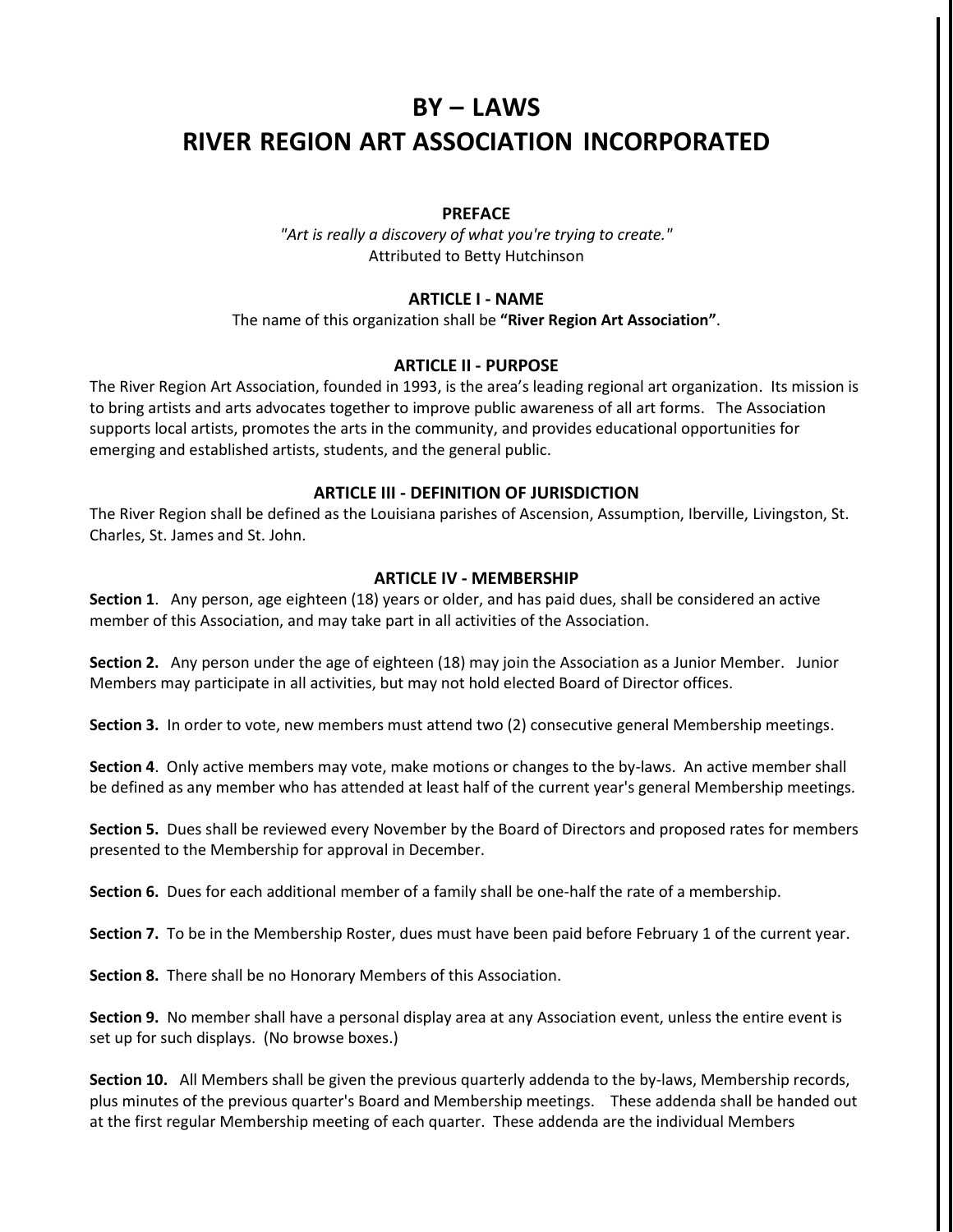responsibility to keep track of.

**Section 11.** River Region Art Association is a non-political, non-religious, organization. No Member shall openly promote any political or religious ideology at meetings. All inclinations of religious or political beliefs held by individual Members are their own personal right, should they wish to make an artistic statement of such feelings, their work may not be censored...although a warning of viewer discretion may be advised. Prayers offered to a Supreme Being may be offered at the start of any meeting or event, as long as such do not promote one religion over another, and are followed by a moment of contemplative silence. ·

**Section 12.** River Region Art Association is open to all forms of art, and all mediums. The only restriction of any art is that if copied, the artist has obtained copyright privileges, and acknowledges the originator.

**Section 13.** A Copy of up-to-date Association by-laws and Membership roster shall be given to each and every new Member.

**Section 14.** Corporate Membership shall be double of a regular member. The business shall be entitled to one ( 1) vote in any election.

## **ARTICLE V – BOARD OF DIRECTORS**

**Section 1.** The Board of Directors shall consist of a President, Past President, 1st Vice President, 2<sup>nd</sup> Vice President, Secretary, Treasurer, and Parliamentarian.

**Section 2.** Any dues paid Member, eighteen (18) or older, having attended at least six (6) of the previous year's Membership meetings shall be qualified to hold an office on the Board of Directors.

**Section 3.** Directors shall serve for one year, starting January 1 and ending December 31, or until replaced.

**Section 4.** No Director shall hold the same office for more than two consecutive Terms. An interval of one term shall pass before a Member is eligible for re-election to the same office..

**Section 5.** Directors must be willing to attend at least two, out of three, consecutive Board of Director meetings and two, out of three, consecutive, Membership meetings. Should a Director miss either a regularly scheduled Board meeting or a regularly scheduled membership meeting, it is up to that person to contact either the President or Vice President, to let know of the planned absence, before the meeting. Should a Director miss three consecutive, regularly scheduled meetings (either for the Board or for the Membership), then that person must signify a desire to continue in the elected capacity through a written letter to the Board of Directors. Should a Director miss four consecutive, regularly scheduled Board or four consecutive, regularly scheduled Membership meetings without any attempt to contact the Board of Directors, then that person is automatically removed from office, and an Interim Director shall be elected by the membership, according to established, proceedings.

**Section 6.** The new Board of Directors shall be installed on the last regular Membership meeting of a fiscal year, but may not make any executive decisions until January 1of the New Year. Outgoing Directors shall act as instructors in the established functions of their particular office, and will continue to act as Directors until December 31. All documents held by an outgoing Director must be turned over to the new Director by the first regularly scheduled Board Meeting of the New Year.

**Section 7.** A quorum of the Board of Directors shall consist of those present.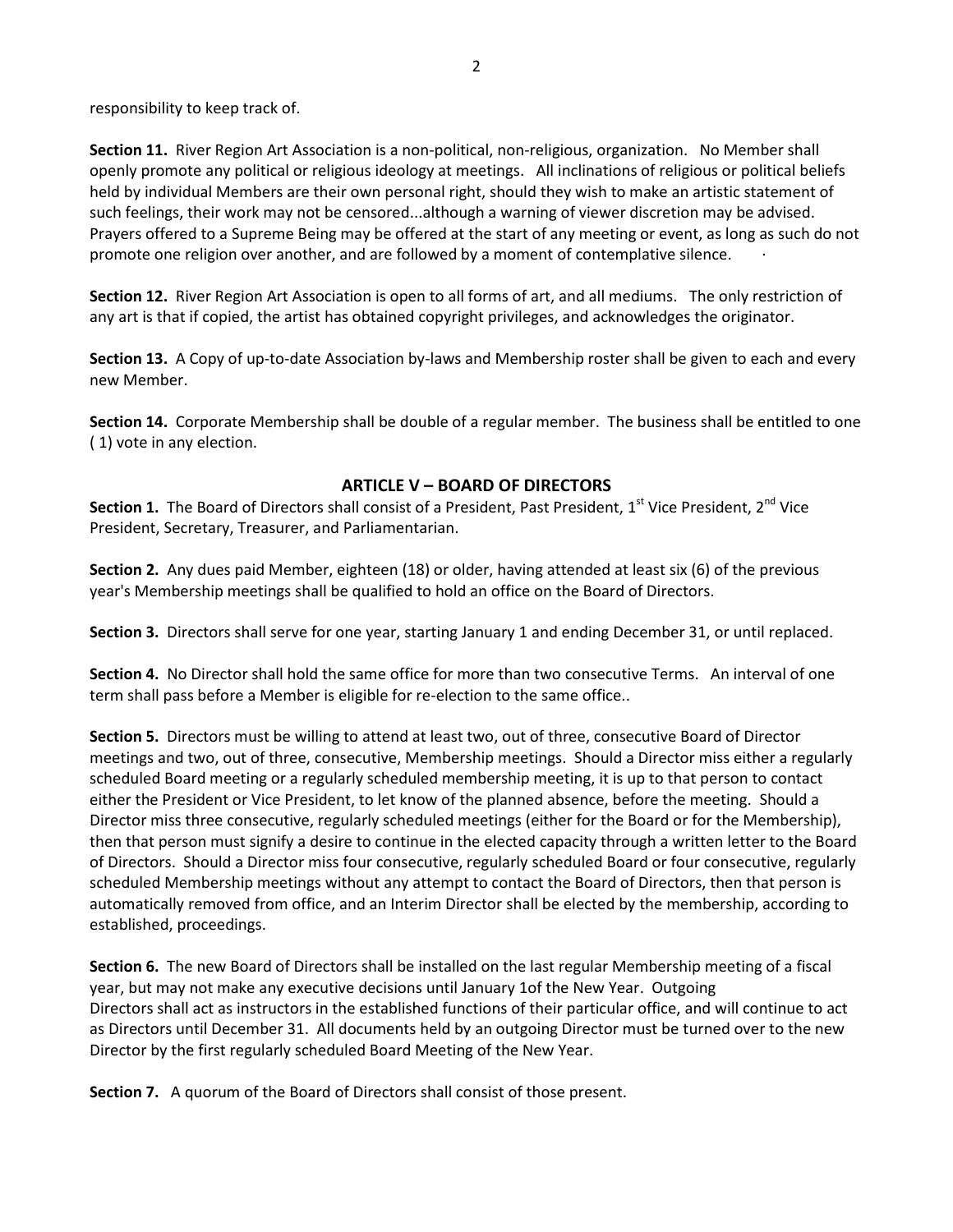**Section 8.** A Director may be removed from office by two-thirds (2/3) vote of the Board of Directors for:

- A. Acts of dishonesty.
- B. Failure to attend important, regularly scheduled meetings (Board of Directors or Membership) without first notifying the Vice President or President.
- C. Should the Director ask to be relieved.

**Section 9.** The Board of Directors shall have a discretionary fund of not more than \$50 per year to pay for such unexpected things as cards for illness or death of Members or their immediate family (spouse, child, parent, sibling, or grandparent).

**Section 10.** No Member of the Board of Directors shall be paid for any reason, except for reimbursements.

# **Section 11.** Duties of the Board of Directors:

- A. **President:** The President shall be the Chief Executive Officer of the Board of Directors; shall preside at all meetings; shall have the only power to call special Membership or Board meetings; shall see that all orders and resolutions of the Membership and Board are effected; shall promote the goals of the Association; shall be the public spokesperson for the Association to all media and events; shall conduct meetings according to Roberts Rules of Order; shall determine the date and time of Board meetings; shall give out all awards; and shall function as presenter for groups of Association members to the general public. The above duties and powers shall be in addition to all traditional duties required by the office. The President may vote in any and all elections of the Association.
- B. **1 st Vice President:** The Vice President shall fill in whenever the President is unable to perform a duty of office; shall be ex-officio member of all Supervisor committees relating to helping individual artists of the Association and all art shows; and, shall be ex-officio Member of Supervisor committees.
- C. **2 nd Vice President:** *(To be determined.)*
- D. **Secretary:** The Secretary shall be responsible for taking notes at general Membership and Board of Directors meetings and shall be responsible for seeing that such minutes are available to the Membership at the beginning of each quarter, shall be ex-officio member of all Supervisor committees relating to helping individual Artists of the Association and all art shows; and, shall be ex-officio member of the Membership Committee.
- E. **Treasurer:** The treasurer shall be responsible for all income and disbursement of funds from the Association; shall be responsible for helping each Supervisor stay within budget; shall be responsible for making sure all outgoing funds are tagged with a proper sales receipt; shall be responsible for all tax information and filling; shall be ex-officio member of any fund raising committee; shall be responsible for all bank statements; and, shall be responsible for all bank-card statements.
- F. **Parliamentarian:** The Parliamentarian shall be responsible for assuring the letter and intent of the Association by-laws are carried out at any and every meeting; shall mediate any difficulties that might arise among members; shall keep meetings orderly; shall be acquainted with Roberts Rules of Order and shall bring a copy to all meetings of the Association.

# *G.* P**ast President***: (To be determined.)*

**Section 12.** Should the Board of Directors dissolve, an immediate replacement Board shall be nominated by the procedures set forth in Article VIII.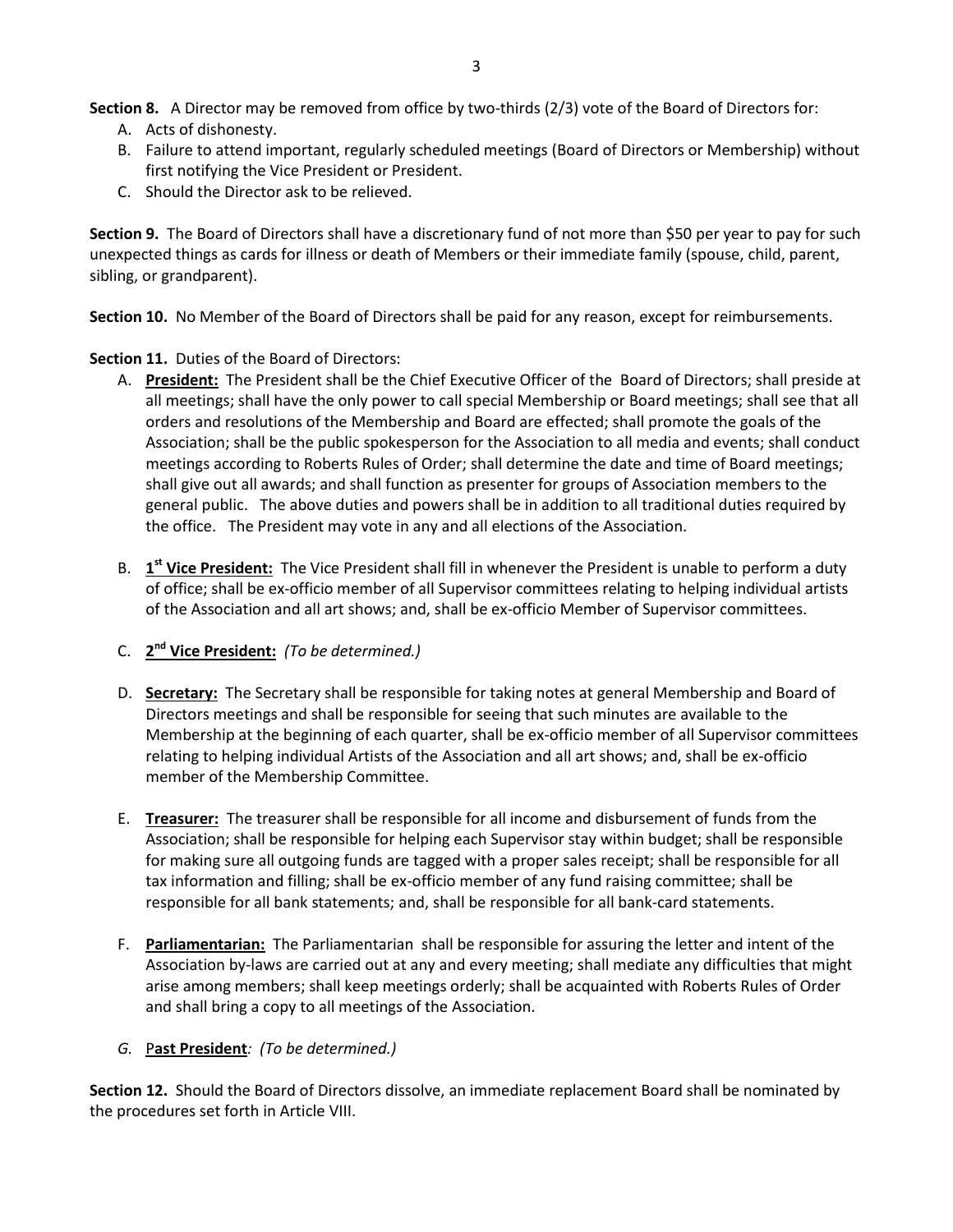## **Article VI - BOARD OF SUPERVISORS**

**Section 1.** The Board of Supervisors shall consist of any Member of the Association who feels capable of performing the task, and shall be nominated by the Board of Directors, and shall be elected, by majority vote of the general Membership, to an indefinite term of office. These individuals, once elected, shall have no vote in the general running of the Association as conducted by the Directors (unless they also hold a Board of Directors position) but will be in charge of heading certain specific areas of the Association.

**Section 2.** Supervisors shall keep their positions as long as they feel able to serve.

**Section 3.** Supervisors shall only be removed from their position by two-thirds (2/3) vote of the Board of Directors, and the only reasons for removing a Supervisor shall be:

- A. Acts of dishonesty.
- B. Deliberate acts of favoritism where one group has obviously benefited over others.
- C. The Supervisor asks to step down.
- D. The Supervisor has not attended at least one of three consecutive board meetings or at least one of three general Membership meetings.
- E. The function the Supervisor was in charge of is completed.
- F. The Supervisor is not capable of carrying out the expected task.

**Section 4.** Supervisors are free to collect a work force from the general Membership or the community at large, to help them carry out their functions.

**Section 5.** Supervisors shall be in charge of keeping complete records of all expenditures and income which shall be submitted to and monitored by the Treasurer on a timely basis. These records shall be turned in for audit in December of each year.

**Section 6.** No member of the Board of Supervisors shall be paid for any reason, exception for reimbursements.

**Section 7.** All activities requiring expenditures of Association funds must be budgeted. Should a Supervisor find expenses going over the budgeted amount, it is up to the Supervisor to secure additional funds from some source, or re-evaluate the project. If a Supervisor does find a project in trouble that Supervisor must contact the Treasurer and the ex-officio Director of the project.

**Section 8.** All Supervisor budgets shall be set up on an estimated line by line Budget, and shall be presented to the Board of Supervisors for approval. The Directors have the option of denying a request for funds for any line of any project, by a two-thirds (2/3) vote.

**Section 9.** Budget Hero awards shall be given out in December of each year to those Supervisors who have brought a project to completion under budget.

**Section 10**. Outgoing Supervisors should, if at all possible, assist those who are replacing them in creating feasible budgets.

**Section 11.** Each Supervisor shall preserve records of activities of the Committee, and shall write an annual report to be delivered to the Board of Directors in December of each year.

**Section 12.** The Board of Supervisors shall include any or all of the following, with additional committees set up on an as-needed basis by the Board of Directors: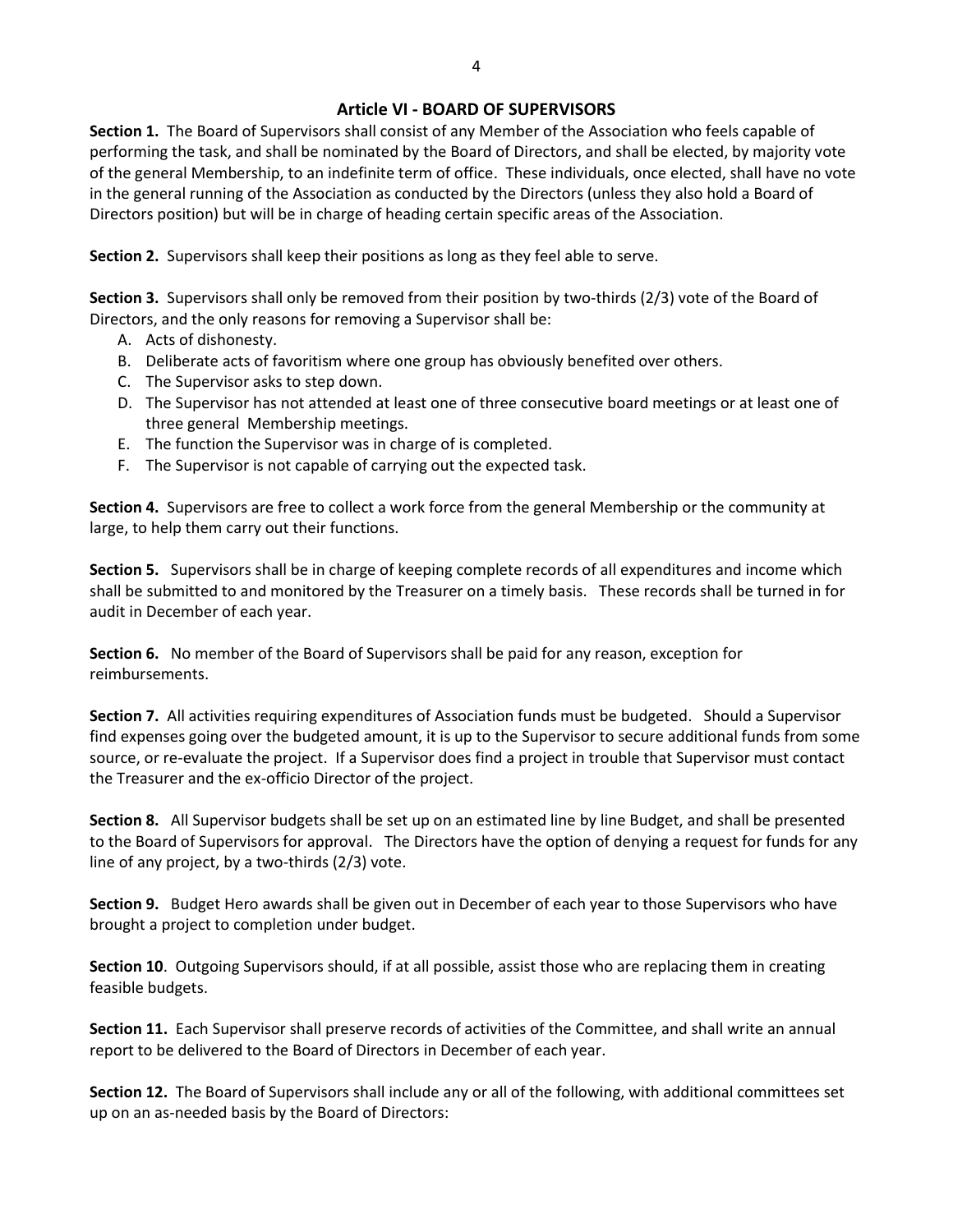A. Arts Market B. Awards

- E. Facilities
- F. Festivals
- 
- C. Education D. Exhibits
- G. Fundraising
- H. Membership
- I. Newsletter
- J. Publicity
- K. Website

**Section 13.** Supervisors shall be responsible for working with any support committee, such as Publicity, and for set up and clean up of their event.

## **ARTICLE Vll - MEETINGS**

**Section 1.** Monthly Membership meetings shall be held at regularly scheduled dates, times and locations.

**Section 2.** Monthly Membership meetings shall be grouped into three month quarters.

**Section 3.** The first two meetings of a quarter shall be dedicated to programs, with any pressing Association business addressed. The third meeting of each quarter shall be for the business of the Association, in addition to a short program. All business portions of a general Membership meeting may be disposed of at the discretion of the President.

**Section 4**. A quorum of Members shall consist of those present.

**Section 5.** All Members of this organization are entitled to their personal opinions, and all opinions have a right to be heard. However, the following restraints are necessary to prevent chaos:

- A. No one shall be allowed to make his or her opinion of someone's art expression as a personal attack on the person.
- B. If opinions differ, it is up to the Parliamentarian to mediate.
- C. "No bad attitudes."
- D. Time limits on discussions shall be governed by Robert's Rules of Order.

**Section 6.** Robert's Rules of Order shall govern all meetings.

## **ARTICLE VIII - NOMINATIONS AND ELECTIONS**

**Section 1.** A nomination committee shall be comprised of three to five volunteers Members of the Association, not currently holding a Board of Directors position. This group shall choose its own Supervisor.

**Section 2.** The nominating committee will be organized in September of each year.

**Section 3**. The committee shall inquire of all eligible Board of Directors if they would choose to run for their office again.

**Section 4.** The committee shall accept any and all persons, who are nominated, Or who ask to run for a certain office.

**Section 5.** The committee shall make all effort to contact all eligible members for consideration as nominees.

**Section 6.** The nomination committee will present the nominees to the Board of Directors at the regularly scheduled Board meeting in October.

**Section 7.** The nomination committee will present the nominees to the Membership at the regularly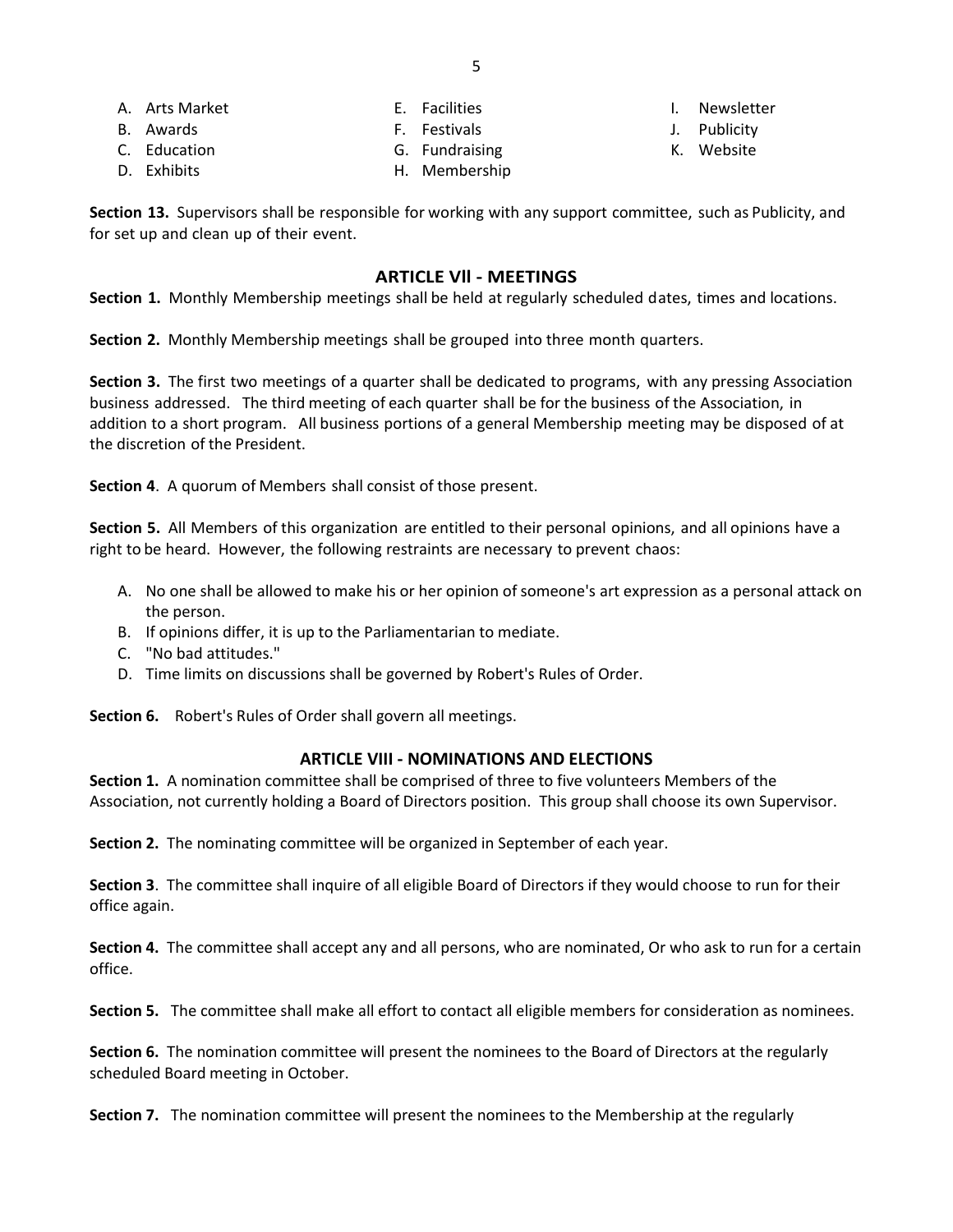scheduled October Membership meeting with nominations accepted from the floor at that time.

**Section 8.** The names of the nominees will be published in the November newsletter.

**Section 9.** The nominees will be voted on by written ballot, at the regularly scheduled November Membership meeting. The votes will be counted, and the Supervisor shall announce the winners before the end of the meeting.

**Section 10.** There shall be no write in candidates.

## **ARTICLE IX - PROCEDURES**

**Section 1.** Association by-laws may be added to or changed only on the third month of any quarter. The changes must be presented to the Board of Directors at the Board meeting held prior to the second Membership meeting of the quarter. After discussion of each change, for merit, it must be approved, by this group, with a two-thirds (2/3) vote. After approval, all changes must then be presented at the second membership meeting of the quarter, with discussion. The changes must then be placed in the monthly membership newsletter, to be voted on at the third monthly meeting of the quarter and must pass by majority vote of those present.

**Section 2.** Only votes for Board of Directors shall be by written ballot, all other voting may be by raised hand.

**Section 3.** There shall be no voting by proxy for any election held by this Association.

**Section 4:** Absentee ballots must be signed by the Member and received prior to counting votes for any election. Absentee ballots will only be accepted from active Members.

# **ARTICLE X - FINANCES**

**Section 1.** All monies for the general use of the Association shall be held in a non-interest -bearing checking account until such time as they are needed.

**Section 2.** The checking account will be in the Association name, and all checks must be signed by the Treasurer plus either the President or Vice-President.

**Section 3.** All Scholarship funds shall be held in an interest bearing trust fund.

**Section 4.** An audit of all finances shall take place every December with an audit committee consisting of:

- A. In Coming Treasurer
- B. Out Going Treasurer
- C. One volunteer from the Board of Supervisors
- D. One volunteer from the outgoing Board of Directors
- E. One or more volunteers from the general Membership gleaned from the November Membership meeting.

**Section 5.** Audits shall balance the financial books of the Association.

**Section 6.** A statement to the correctness for all balances must be signed before the new Treasurer takes the books.

**Section 7.** Anyone in charge of any fiscal outlay shall take in not less than three bids for any line of a project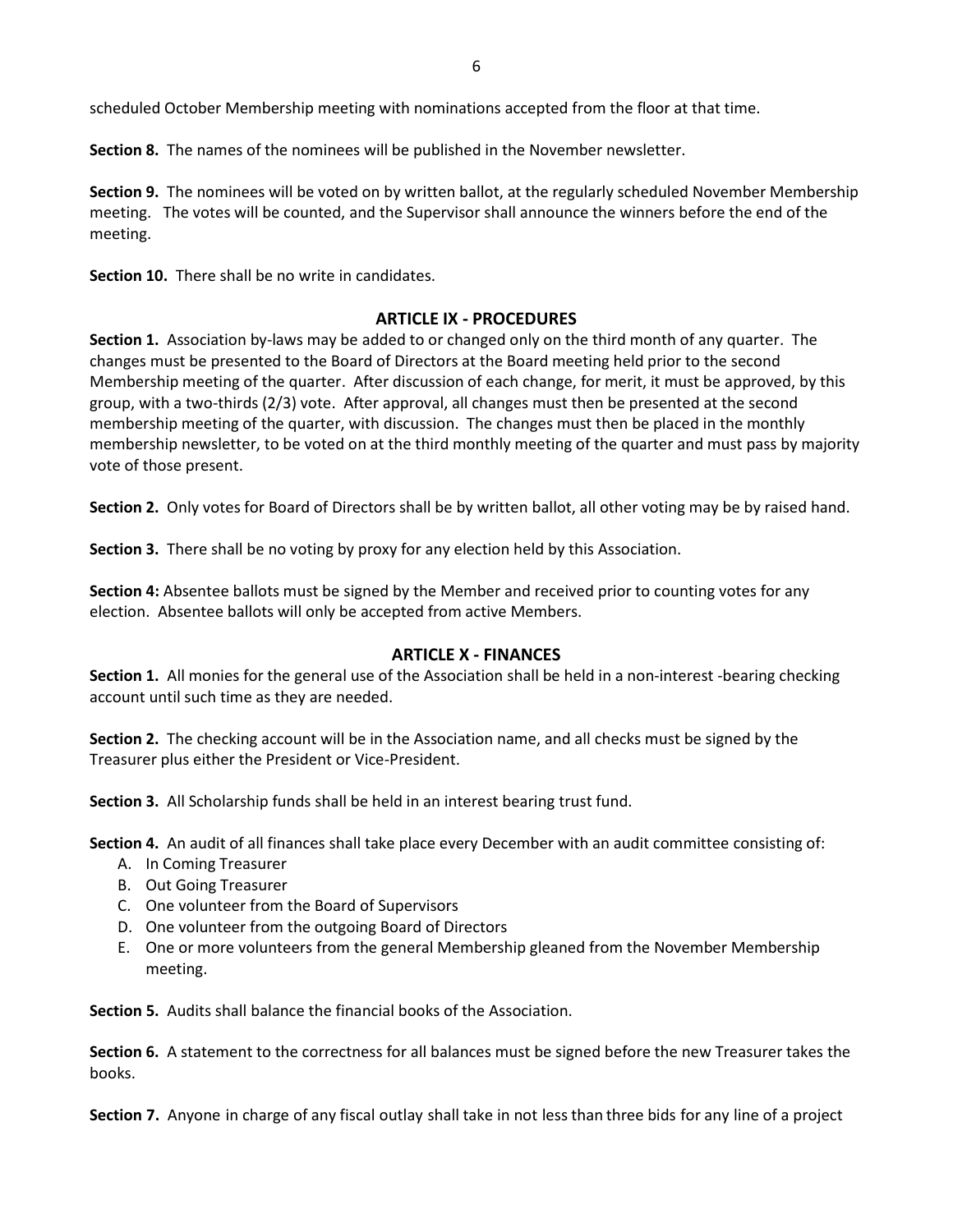that is over \$25. Bids must be submitted to the Treasurer and the general Board of Directors for approval. The bid showing the least amount of monetary outlay or the greatest amount of good for the Association isthe one that must be accepted, unless good reason can be proved otherwise to the Board of Directors. All such extenuating bids must be approved by a two-thirds (2/3) vote of the Directors.

**Section 8.** New projects that may arise during the year will require submission of a budget to the Board of Directors. Ifapproved, funds shall come out of the general funds, until a source of revenues can be established.

**Section 9.** The Association will assist artists inmaking a sale, and collect all taxes. In return the artist will donate 20% of the sale to the Association, plus the taxes.

**Section 10.** After completion of any income producing event:

- A. The outstanding bills shall be paid from the income.
- B. One-third(l/3) of the remaining funds shall be set aside to help pay for the next year's events.
- C. If the event was for scholarship fundraising, the monies left after A and B shall be deposited into an Interest bearing account or trust fund until needed.
- D. If the event was not for a scholarship fundraiser then the monies shall be placed in the Association general fund.

**Section 11.** The River Region Art Association Fiscal Year shall begin January 1, and end December 31 of each year.

## **ARTICLE XI - ART SHOWS**

**Section I.** Art shows may consist of:

- A. Multi-media events (no form of art may be turned away, except for size constraints).
- B. Group events where two to three forms of art are represented.
- C. Events where only one art form is represented.
- D. Solo art shows for one artist.

**Section 2.** Cash awards shall not be lessthan twenty percent (20%) of the art show entry fees, and not more than fifty percent (50%).

**Section 3.** Non-members shall make a 25% donation plus taxes to the Association for any sale of their art at an Association art shows

**Section 4.** Art show participation may be either closed (Members only), or open (entries accepted from members and non-member).

## **ARTICLE XI - SCHOLARSHIPS**

**Section 1.** Scholarships shall be provided for eligible Louisiana public high school graduates in the River Region (as defined inArticle Ill), on a basis of need and talent.

**Section 2.** These scholarships shall be awarded on a one-time basis to the student, at the beginning of the Spring semester of their Senior year in high school. The money shall be dispersed at the beginning of the first Fall semester after the award was received.

**Section 3.** Scholarship funds shall be evenly divided into each field of art, as yearly defined by the Association.